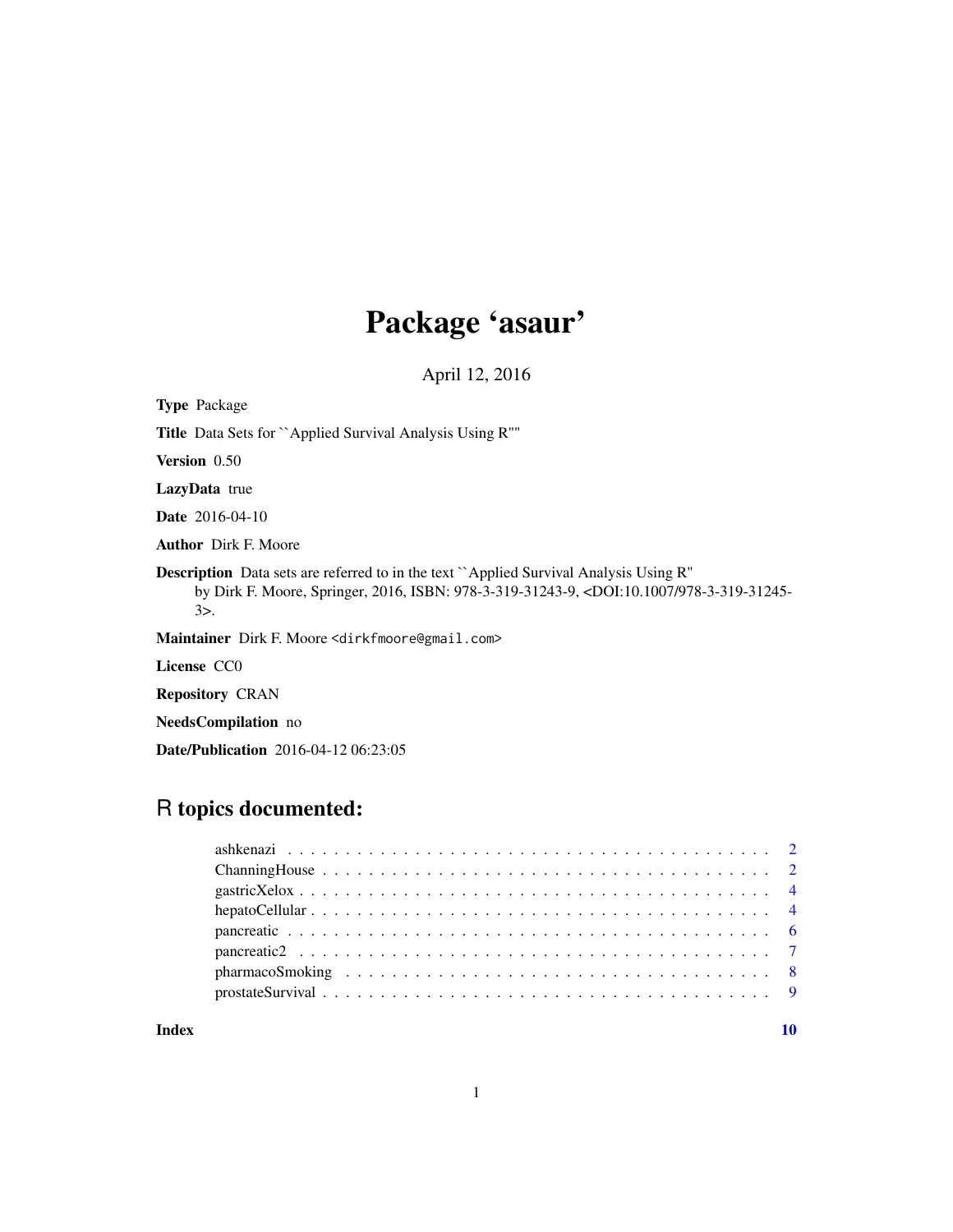<span id="page-1-0"></span>ashkenazi *ashkenazi*

#### Description

This is a random subset of data from the Struewing et al. (1997) study of Ashkenazi jews and breast cancer. The subset consists of pairs of first-degree female relatives who are also first degree relatives of a proband.

#### Usage

data("ashkenazi")

#### Format

A data frame with 3920 observations on the following 4 variables.

famID family ID indicator

brcancer 1 if subject had breast cancer, 0 if not

age Age at onset of breast cancer, or current age if no breast cancer

mutant 1 if first degree relative proband was a BRCA mutation carrier, 0 if not

#### References

Moore DF, Chatterjee N, Pee D, and Gail MH (2001) Pseudo-likelihood estimates of the cumulative risk of an autosomal dominant disease from a kin-cohort study. Genetic Epidemiology 20, 210-227.)

Struewing JP, Hartge P, Wacholder S, Baker SM, Berlin M, McAdams M, Timmerman MM, Brody LC, and Tucker MA (1997) The risk of cancer associated with specific mutations of BRCA1 and BRCA2 among ashkenazi jews. New England Journal of Medicine 336, 1401-1408.)

#### Examples

data(ashkenazi)

ChanningHouse *Channing House Data*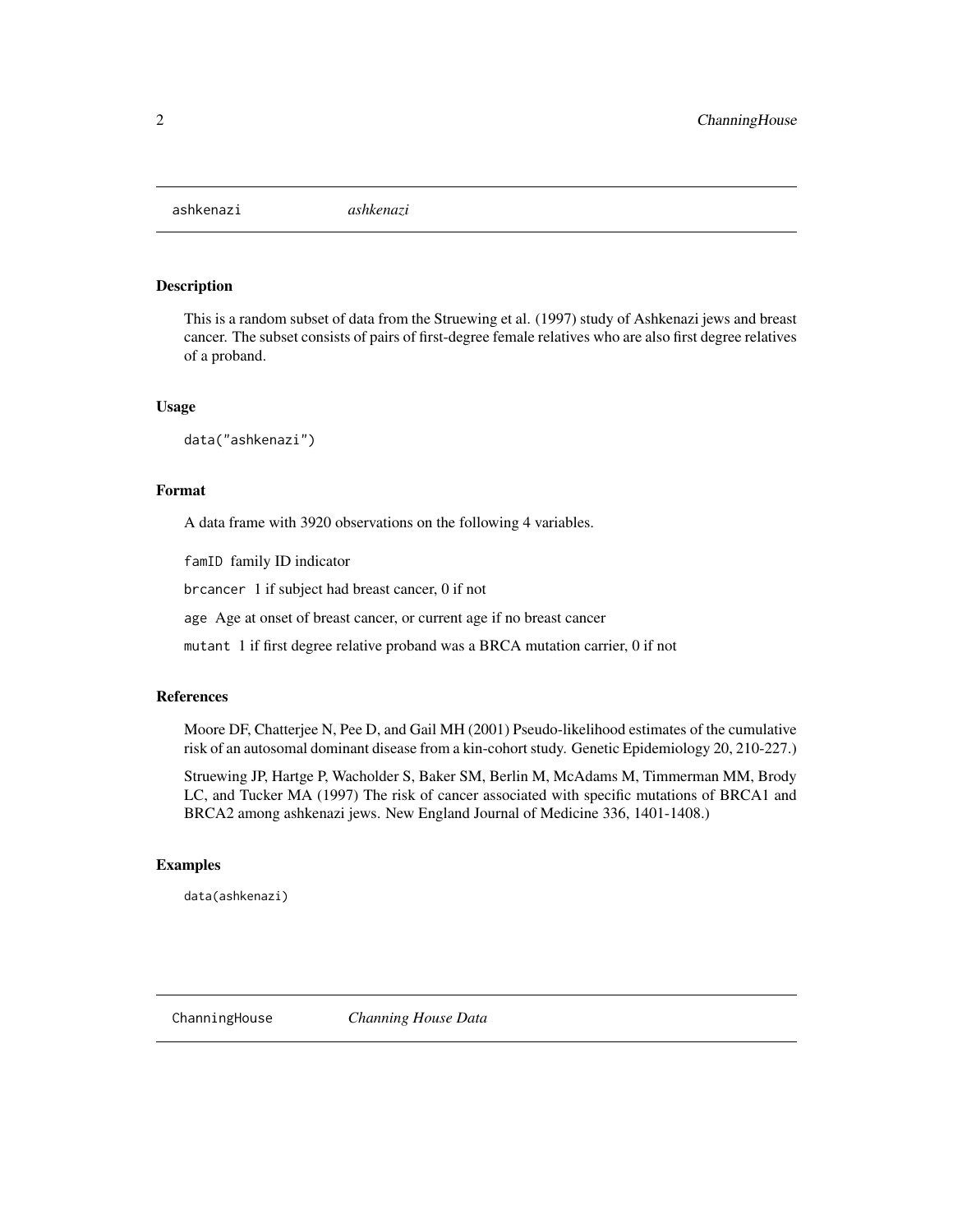#### ChanningHouse 3

#### Description

The ChanningHouse data frame has 457 rows and 5 columns. This is 5 fewer than the parent channing data frame in the boot package. These 5 were removed because the exit time was not smaller than the entry time.

Channing House is a retirement centre in Palo Alto, California. These data were collected between the opening of the house in 1964 until July 1, 1975. In that time 97 men and 365 women passed through the centre. For each of these, their age on entry and also on leaving or death was recorded. A large number of the observations were censored mainly due to the resident being alive on July 1, 1975 when the data was collected. Over the time of the study 130 women and 46 men died at Channing House. Differences between the survival of the sexes, taking age into account, was one of the primary concerns of this study.

#### Usage

data("ChanningHouse")

#### Format

A data frame with 457 observations on the following 5 variables.

- sex a factor for the sex of each resident with levels Female Male
- entry The residents age (in months) on entry to the center)
- exit The age (in months) of the resident on death, leaving the center or July 1, 1975, whichever event occurred first.)
- time The length of time (in months) that the resident spent at Channing House. (time=exit-entry)))
- cens The indicator of reight censoring. 1 indicates that the resident died at Channing House, 0 indicates that they left the house prior to July 1, 1975 or that they were still alive and living in the center at that date.

#### Source

The current data were derived from the "channing" data frame in the "boot" package. The original source for the data was

Hyde, J. (1980) Testing survival with incomplete observations. Biostatistics Casebook. R.G. Miller, B. Efron, B.W. Brown and L.E. Moses (editors), 31-46. John Wiley.

#### References

Davison, A.C. and Hinkley, D.V. (1997) Bootstrap Methods and Their Application. Cambridge University Press.

Canty, A. and Ripley, B. (2015) boot package.

#### Examples

data(ChanningHouse)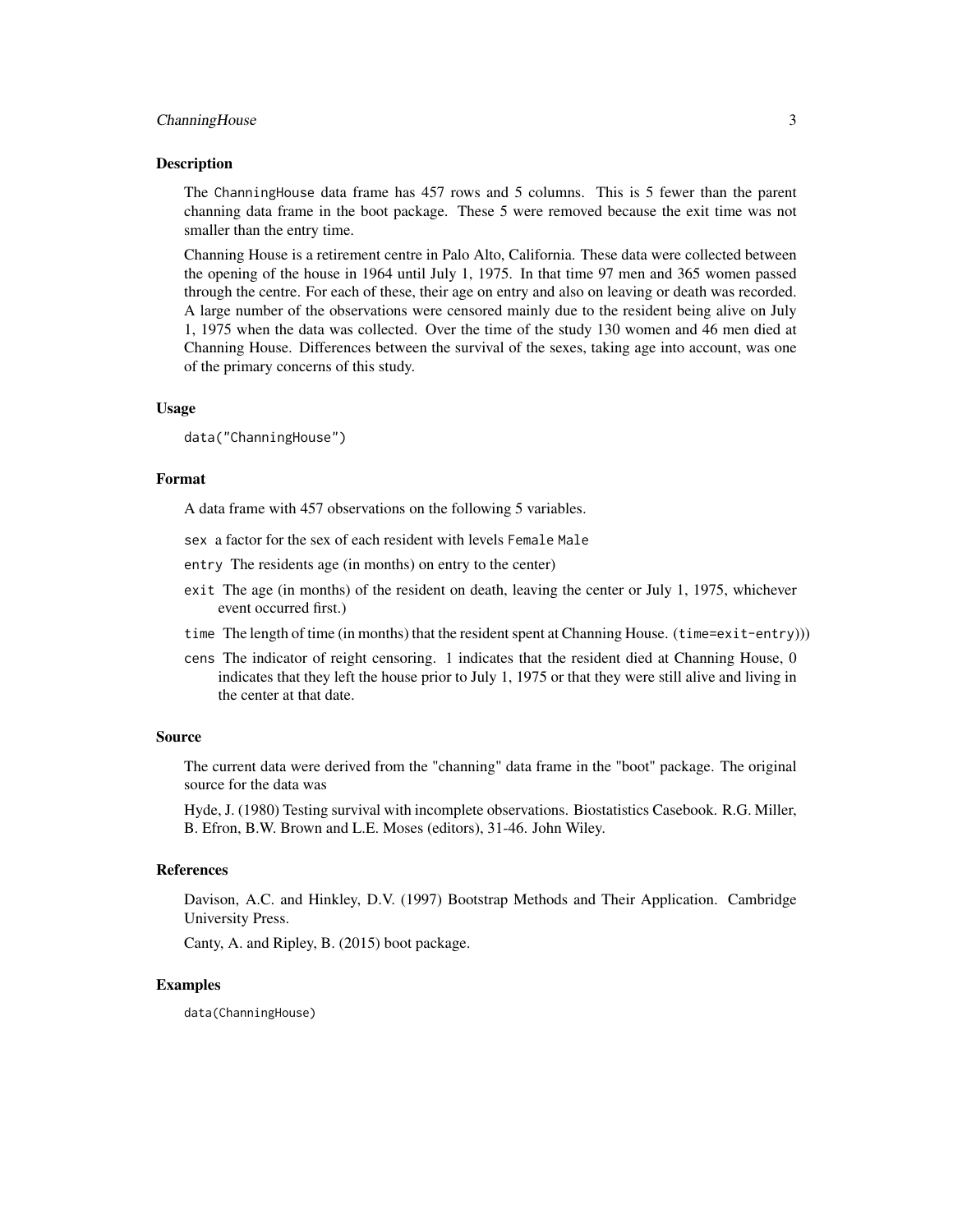<span id="page-3-0"></span>gastricXelox *gasticXelox*

#### Description

Data from a Phase II clinical trial of Xeloda and exaliplatin given before surgery to advanced gastric cancer patients with para-aortic lymph node metastasis.

#### Usage

data("gastricXelox")

#### Format

A data frame with 48 observations on the following 2 variables.

timeWeeks survival time in weeks

delta 1 for death, 0 for censored

#### Details

The data were extracted from the Kaplan-Meier survival plot.

#### References

Wang Y, Yu Y-Y, Li W, Feng Y, Hou J, Ji Y, Sun Y-H, Shen K-T, Shen Z-B, Qin X-Y, and Liu T-S. (2014) A phase II trial of xeloda and oxaliplatin (XELOX) neo-adjuvant chemotherapy followed by surgery for advanced gastric cancer patients with para-aortic lymph node metastasis. Cancer Chemotherapy and Pharmacology 73(6), 1155-1161.))

#### Examples

data(gastricXelox)

hepatoCellular *hepatoCellular*

#### Description

Overall and recurrence-free survival of patients with hepatocellular carcinoma.

#### Usage

data("hepatoCellular")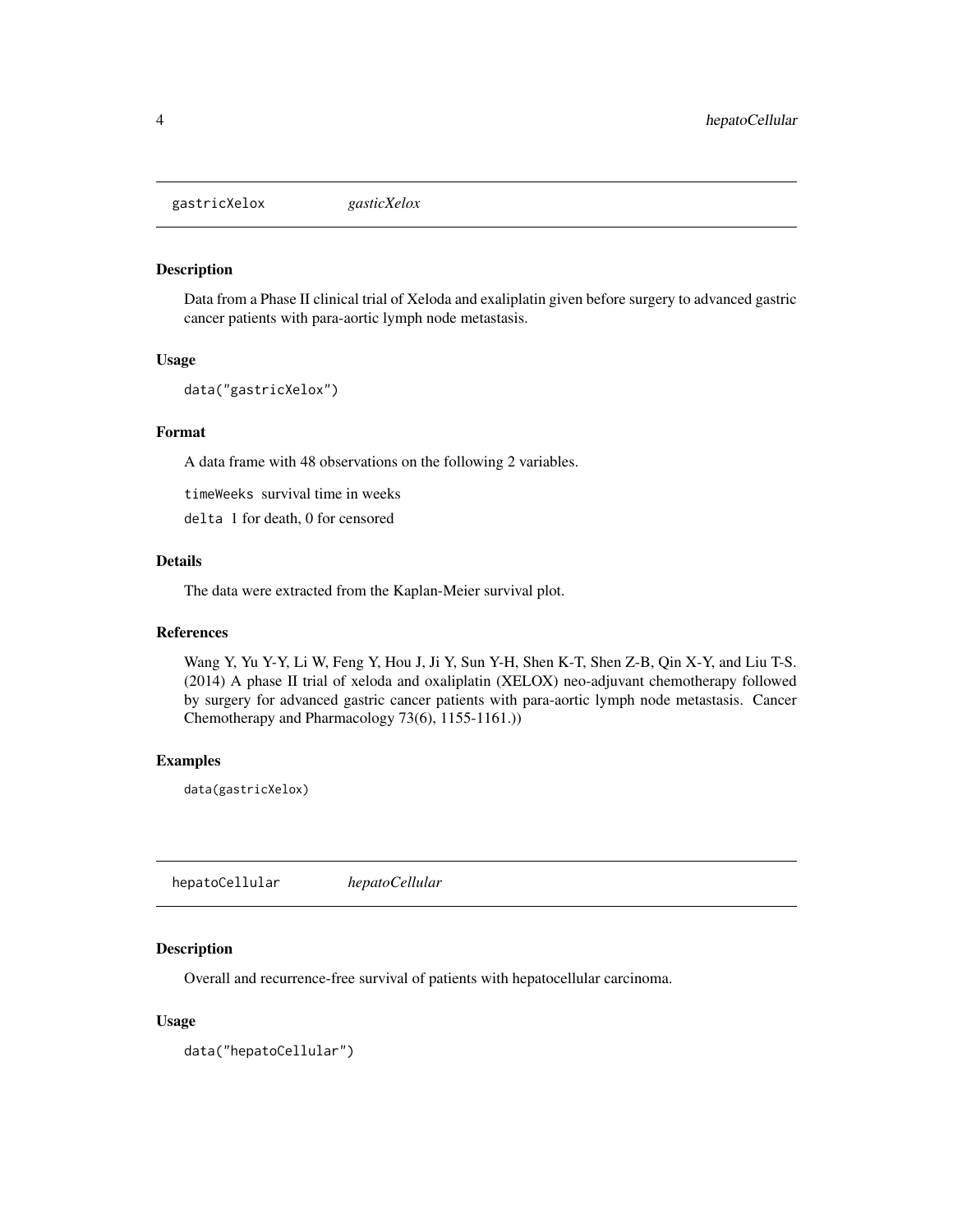#### hepatoCellular 5

#### Format

A data frame with 227 observations on 48 clinical and biomarker variables

Number Patient ID number Age a numeric vector Gender a numeric vector HBsAg a numeric vector Cirrhosis a numeric vector ALT a numeric vector AST a numeric vector AFP a numeric vector Tumorsize a numeric vector Tumordifferentiation a numeric vector Vascularinvasion a numeric vector Tumormultiplicity a numeric vector Capsulation a numeric vector TNM a numeric vector BCLC a numeric vector OS Overall survival Death 1 denotes death, 0 censored RFS Recurrence-free survival Recurrence 1 denotes recurrence, 0 censored CXCL17T a numeric vector CXCL17P a numeric vector CXCL17N a numeric vector CD4T a numeric vector CD4N a numeric vector CD8T a numeric vector CD8N a numeric vector CD20T a numeric vector CD20N a numeric vector CD57T a numeric vector CD57N a numeric vector CD15T a numeric vector CD15N a numeric vector CD68T a numeric vector CD68N a numeric vector CD4NR a numeric vector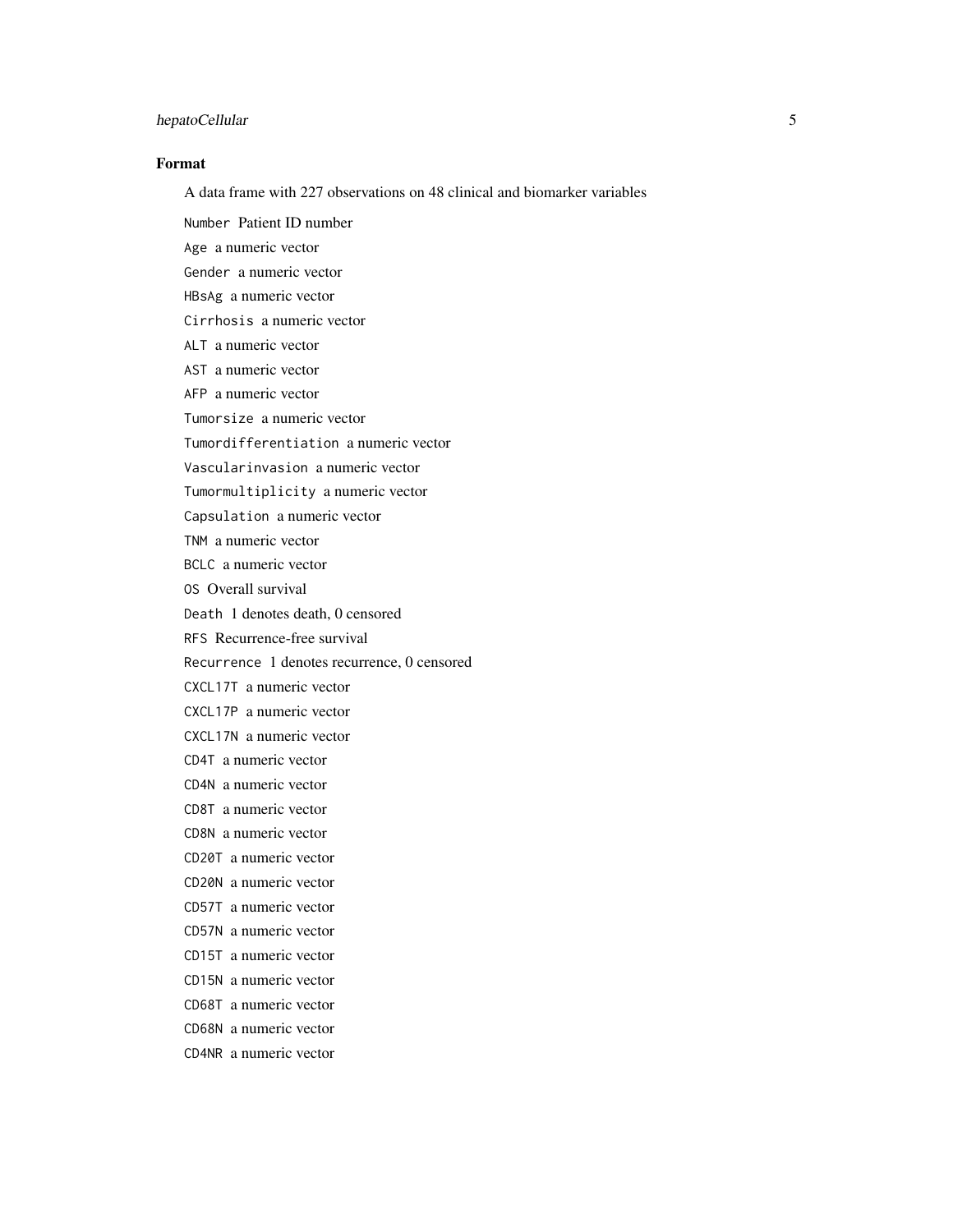<span id="page-5-0"></span>6 pancreatic

CD8NR a numeric vector

CD20NR a numeric vector

CD57NR a numeric vector

CD15NR a numeric vector

CD68NR a numeric vector

CD4TR a numeric vector

CD8TR a numeric vector

CD20TR a numeric vector

CD57TR a numeric vector

CD15TR a numeric vector

CD68TR a numeric vector

Ki67 a numeric vector

CD34 a numeric vector

#### References

Li L, Yan J, Xu J, Liu C-Q, Zhen Z-J, Chen H-W, Ji Y, Wu Z-P, Hu J-Y, Zheng L, Lau WY (2014) Cxcl17 expression predicts poor prognosis and correlates with adverse immune infiltration in hepatocellular carcinoma. Plos One 9 (10) e110064.

Li L, Yan J, Xu J, Liu C-Q, Zhen Z-J, Chen H-W, Ji Y, Wu Z-P, Hu J-Y, Zheng L, Lau WY (2014) Cxcl17 expression predicts poor prognosis and correlates with adverse immune infiltration in hepatocellular carcinoma. Dryad Digital Repository datadryad.org.

#### Examples

data(hepatoCellular)

pancreatic *pancreatic*

#### Description

Data from a Phase II clinical trial of patients with locally advanced or metastatic pancreatic cancer.

#### Usage

data("pancreatic")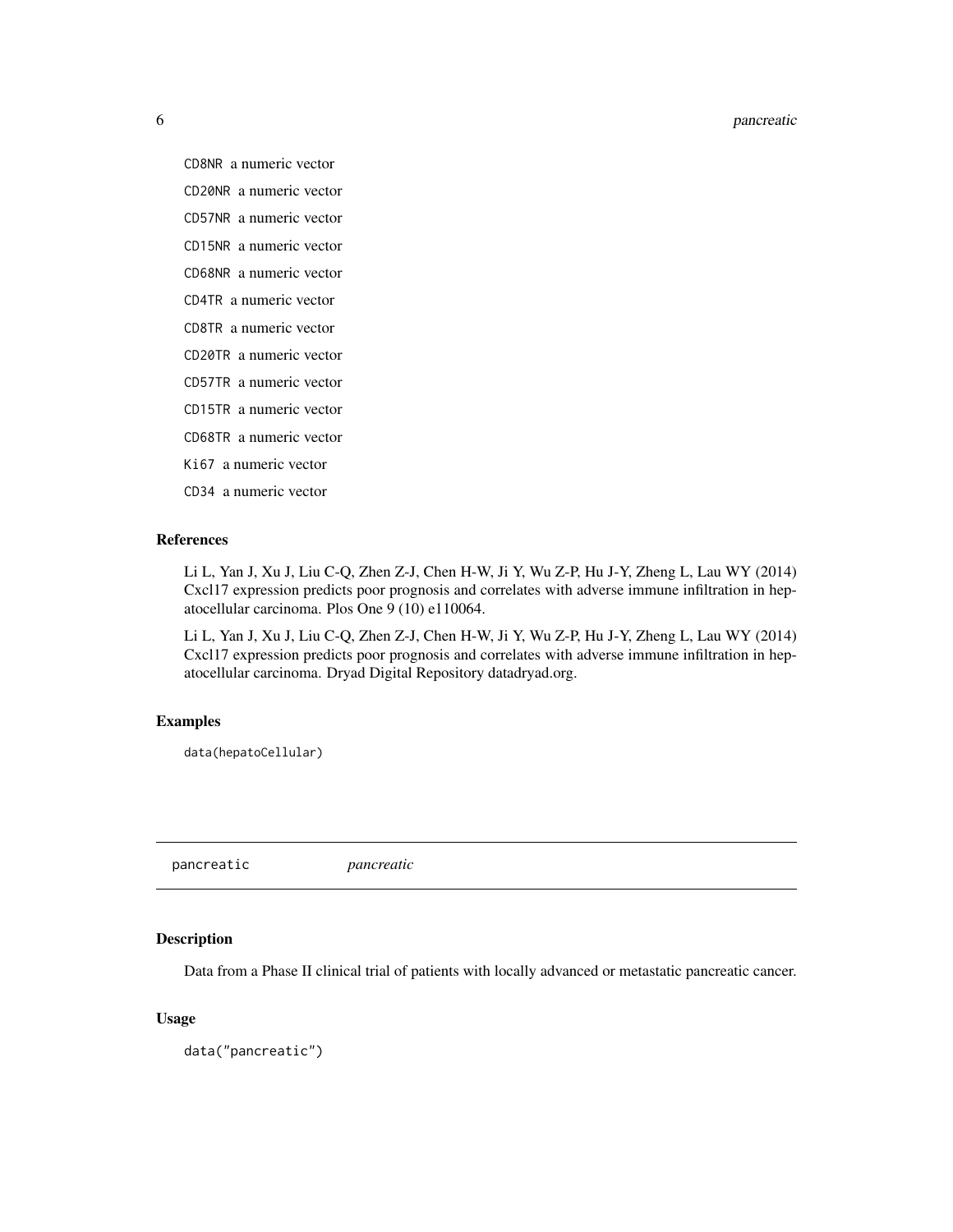#### <span id="page-6-0"></span>pancreatic2 7

#### Format

A data frame with 41 observations on the following 4 variables.

stage a factor with levels LA (locally advanced) or M (metastatic) onstudy date of enrollment into the clinical trial, in month/day/year format progression date of progression, in month/day/year format death date of death, in month/day/year format

#### Details

Since all patients in this study have known death dates, there is no censoring.

#### References

Moss RA, Moore D, Mulcahy MF, Nahum K, Saraiya B, Eddy S, Kleber M, and Poplin EA (2012) A multi-institutional phase 2 study of imatinib mesylate and gemcitabine for first-line treatment of advanced pancreatic cancer. Gastrointestinal Cancer Research 5, 77 - 83.

#### Examples

data(pancreatic)

pancreatic2 *pancreatic2*

#### Description

This is the same data as in 'pancreatic', with overall and progression-free survival calculated. Dates have been removed.

#### Usage

```
data("pancreatic2")
```
#### Format

A data frame with 41 observations on the following 4 variables.

- pfs Progression-free survival: Time from entry until disease progression. If no progression was observed, before death, the time to death is used.
- os Overall survival: Time from entry until death
- status This censoring indicator is 1 for all patients, since all patients died.

stage a factor with levels LA (locally advanced) or M (metastatic)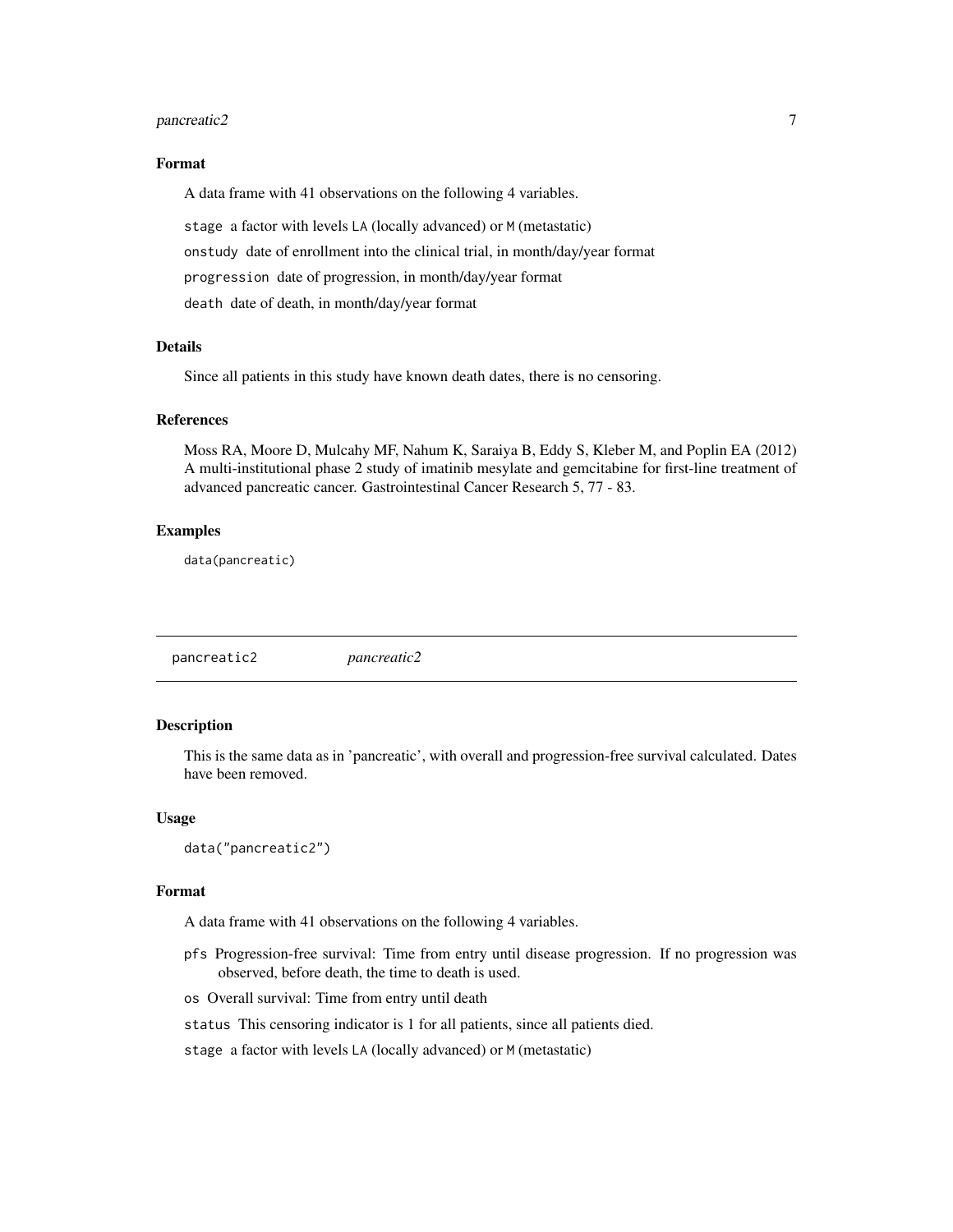#### <span id="page-7-0"></span>References

Moss RA, Moore D, Mulcahy MF, Nahum K, Saraiya B, Eddy S, Kleber M, and Poplin EA (2012) A multi-institutional phase 2 study of imatinib mesylate and gemcitabine for first-line treatment of advanced pancreatic cancer. Gastrointestinal Cancer Research 5, 77 - 83.

#### Examples

data(pancreatic2)

pharmacoSmoking *pharmacoSmoking*

#### **Description**

Randomized trial of triple therapy vs. patch for smoking cessation.

#### Usage

data("pharmacoSmoking")

#### Format

A data frame with 125 observations on the following 14 variables.

id patient ID number ttr Time in days until relapse relapse Indicator of relapse (return to smoking) grp Randomly assigned treatment group with levels combination or patchOnly age Age in years at time of randomization gender Female or Male race black, hispanic, white, or other employment ft (full-time), pt (part-time), or other yearsSmoking Number of years the patient had been a smoker levelSmoking heavy or light ageGroup2 Age group with levels 21-49 or 50+ ageGroup4 Age group with levels 21-34, 35-49, 50-64, or 65+ priorAttempts The number of prior attempts to quit smoking longestNoSmoke The longest period of time, in days, that the patient has previously gone without smoking

#### Source

This data is from a clinical trial described in Steinberg et al. (2009)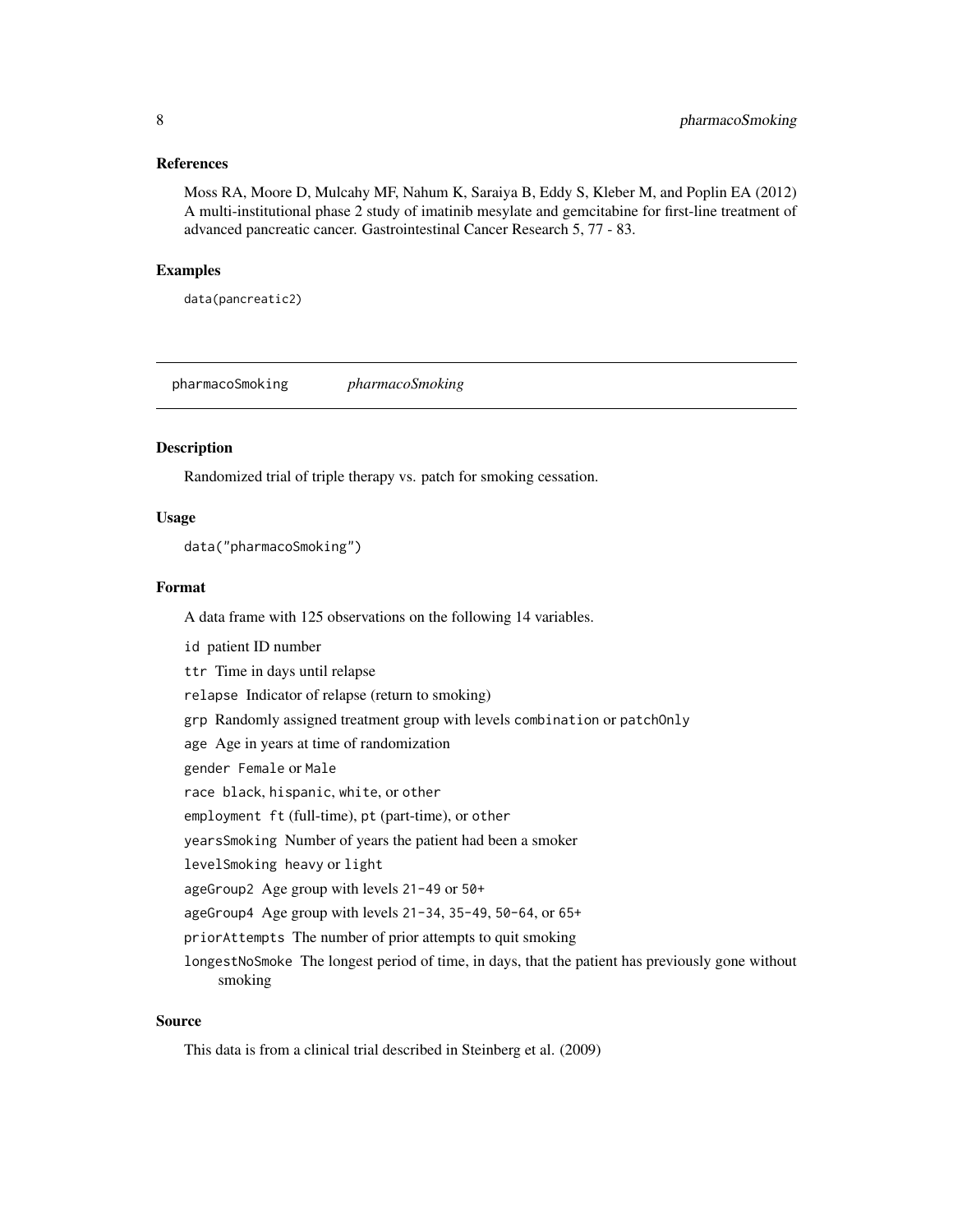#### <span id="page-8-0"></span>prostateSurvival 9

#### References

Steinberg, M.B. Greenhaus, S. Schmelzer, A.C. Bover, M.T., Foulds, J., Hoover, D.R., and Carson, J.L. (2009) Triple-combination pharmacotherapy for medically ill smokers: A randomized trial. Annals of Internal Medicine 150, 447-454.

#### Examples

data(pharmacoSmoking)

prostateSurvival *prostateSurvival*

#### Description

This data set contains survival times for two competing causes: time from prostate cancer diagnosis to death from prostate cancer, and time from prostate cancer diagnosis to death from other causes. The data set also contains information on several risk factors. The data in this data set are simulated from detailed competing risk survival curves and counts of numbers of patients per group presented in Lu-Yao et al. (2009). Thus, the simulated data presented here contain many of the characteristics of the original SEER-Medicare prostate cancer data used in Lu-Yao et al. (2009).

#### Usage

```
data("prostateSurvival")
```
#### Format

A data frame with 14294 observations on the following 5 variables.

- grade a factor with levels mode (moderately differentiated) and poor (poorly differentiated)
- stage a factor with levels T1ab (Stage T1, clinically diagnoseed), T1c (Stage T1, diagnosed via a PSA test), and T2 (Stage T2)
- ageGroup a factor with levels 66-69 70-74 75-79 80+
- survTime time from diagnosis to death or last date known alive
- status a censoring variable, 0, (censored), 1 (death from prostate cancer), and 2 (death from other causes)

#### Source

Lu-Yao, GL, Albertsen PC, Moore DF, Shih W, Lin Y, DiPaola RS, Barry MJ, Zietman A, O'Leary M, Walker-Corkery E, Yao S-L (2009) Outcomes of localized prostate cancer following conservative management. Journal of the American Medical Association 302, 1202 - 1209.)

#### Examples

data(prostateSurvival)